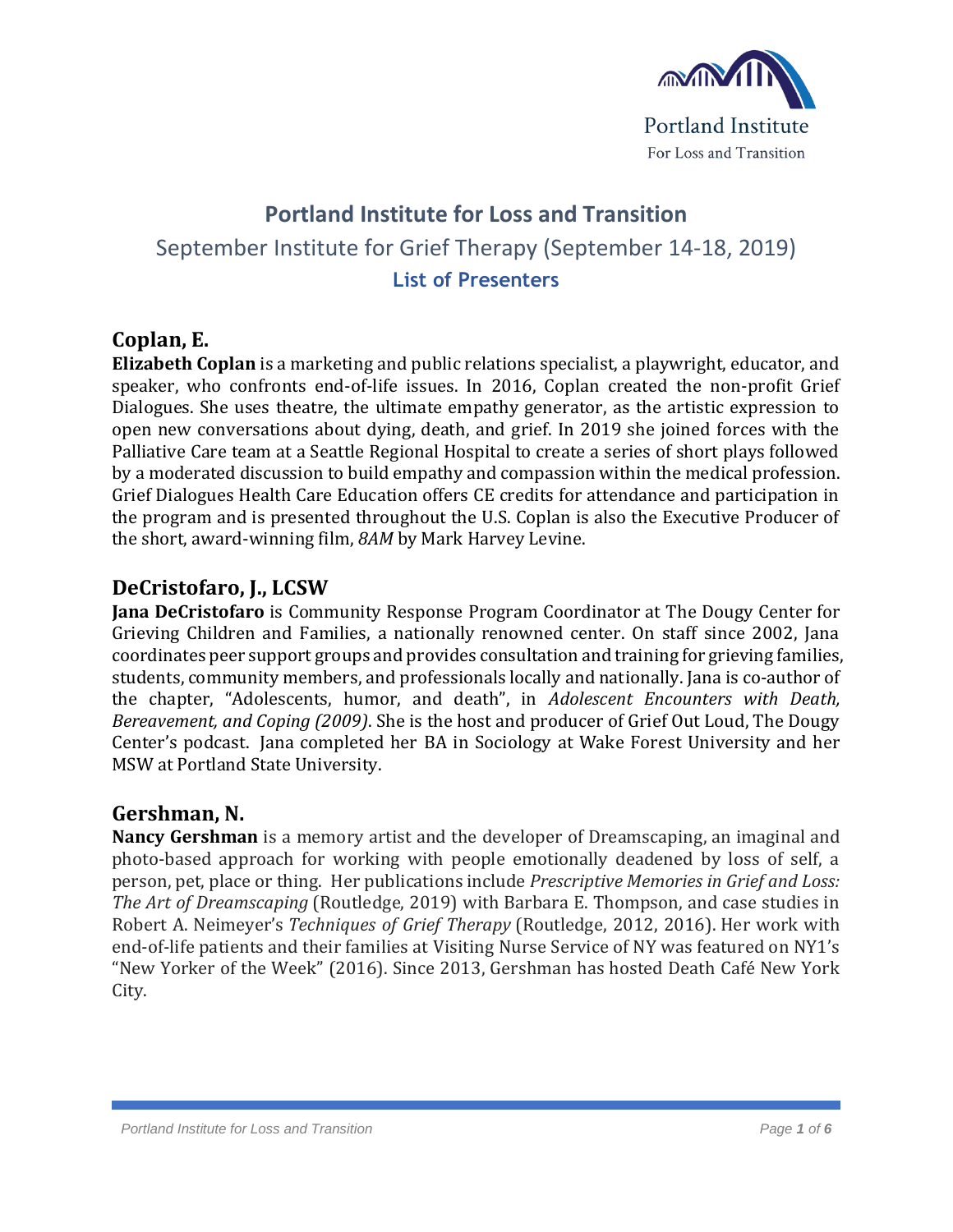

# **Hoeper, K., LPC, NCC, CT**

**Kelsey Hoeper** is the Suicide Prevention Educator for Elyssa's Mission. Kelsey provides hands-on support to middle and high school implementing the Signs of Suicide (SOS) program and further trains school staff, parents/caregivers and community members in suicide prevention. She assists in facilitating school-based postvention grief groups in the event a student dies by suicide. Kelsey also devotes her time to providing individual and group therapy to children, teens and adults at two Chicago-based private practices. Kelsey is a graduate of Roosevelt University, a Grief Support Specialist and is a certified thanatologist.

#### **Kosminsky, P., PhD, LCSW, FT**

**Phyllis Kosminsky** is a clinical social worker specializing in grief, loss and trauma. Over the past 25 years Dr. Kosminsky has provided individual counseling to hundreds of bereaved individuals, and has helped hundreds more in bereavement support groups. She conducts trainings for mental health professionals nationally and internationally on the treatment of normal and problematic grief and is an Adjunct Professor of Social Work at Fordham University, where she teaches courses on grief and bereavement. Her book with John R. Jordan, *Attachment Informed Grief Therapy*: *The Clinician's Guide to Foundations and Applications* was published by Routledge in 2016.

#### **Krawchuk, L., MSW, LCSW, MPH**

Lara Krawchuk is Co-founder and Clinical Director of Healing Concepts, LLC in West Chester, PA. Her clinical work is focused on individuals and families facing a diverse range of deathrelated and ambiguous losses, including life threatening illness, end of life, bereavement, attachment injuries, trauma, and professional compassion fatigue. Krawchuk teaches courses on Advanced Clinical Social Work Practice, End of Life, and Loss Across a Lifecycle at the University of Pennsylvania School of Social Policy & Practice. She has written chapters for both volumes of *Techniques of Grief Therapy*.

### **Mahat-Shamir, M., PhD**

**Michal Mahat-Shamir** is a senior lecturer and the head of the MSW program in the School of Social Work at Ariel University, Israel. She is an active scholar in the field of loss, trauma and bereavement and specifically interested in traumatic and disenfranchised grief. She currently maintains an active clinical practice with over 20 years of clinical experience, with her research being closely related to the populations she serves as a therapist.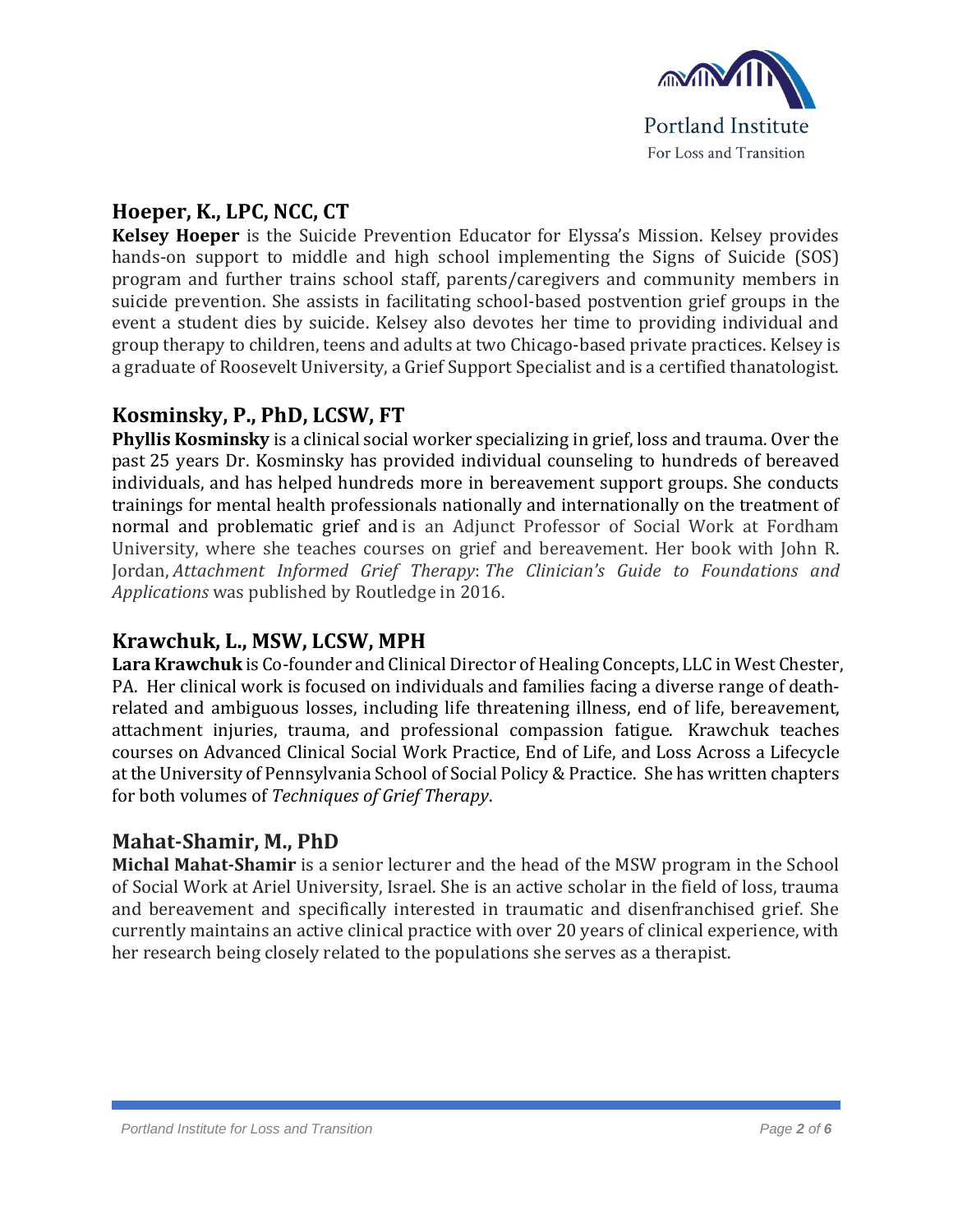

#### **McCauley, J., LICSW**

**Jim McCauley** is the Co-Founder and Associate Director of the Riverside Trauma Center. Jim provides mental health support for schools, workplaces, and communities affected by traumatic events. He has consulted with numerous schools and communities in Massachusetts and New England on trauma responses. He has presented at statewide, national, and international conferences on suicide postvention, suicide clusters, and suicide prevention coalitions. Jim is a graduate of the Boston University School of Social Work and also was a Senior Lecturer in the Sociology Department at Suffolk University for more than 30 years.

### **Milman, E., MA, PhD**

**Evgenia (Jane) Milman** is an adjunct Assistant Professor at St Edward's University as well as at the National Crime Victim's Center in the Medical University of South Carolina. Jane has published book chapters introducing novel grief therapy techniques, assessment tools, and therapeutic protocols. She is the chair of the Distance Education subcommittee at the Association for Death Education and Counseling (ADEC) and an author contributing to ADEC's upcoming Handbook of Thanatology. Jane is co-editing the Handbook of Grief Therapies and her research examining meaning making following loss has been published in journals within the fields of trauma, counselling, and clinical psychology.

#### **Pitcho-Prelorentzos, S., MSW**

**Shani Pitcho-Prelorentzos** is a teacher and a doctoral student in the School of Social Work at Ariel University, Israel. Along with her doctoral thesis which focuses on violent bereavement, she is an active researcher studying various forms of traumatic losses. She currently maintains a psychotherapy practice and centers her research and clinical interest on individuals who have experienced traumatic life events and losses, including violent death bereavement.

#### **Neimeyer, R. A., PhD**

**Robert A. Neimeyer, PhD,** is Professor Emeritus of the Department of Psychology, University of Memphis, maintains an active consulting and coaching practice, and also directs the *Portland Institute for Loss and Transition*. Neimeyer has published 30 books, including Routledge's series on *Techniques of Grief Therapy*, and serves as Editor of *Death Studies*. The author of over 500 articles and chapters and a popular workshop presenter, he is currently working to advance a more adequate theory of grieving as a meaning-making process. In recognition of his contributions, he has been given Lifetime Achievement Awards by both the Association for Death Education and Counseling and the International Network on Personal Meaning.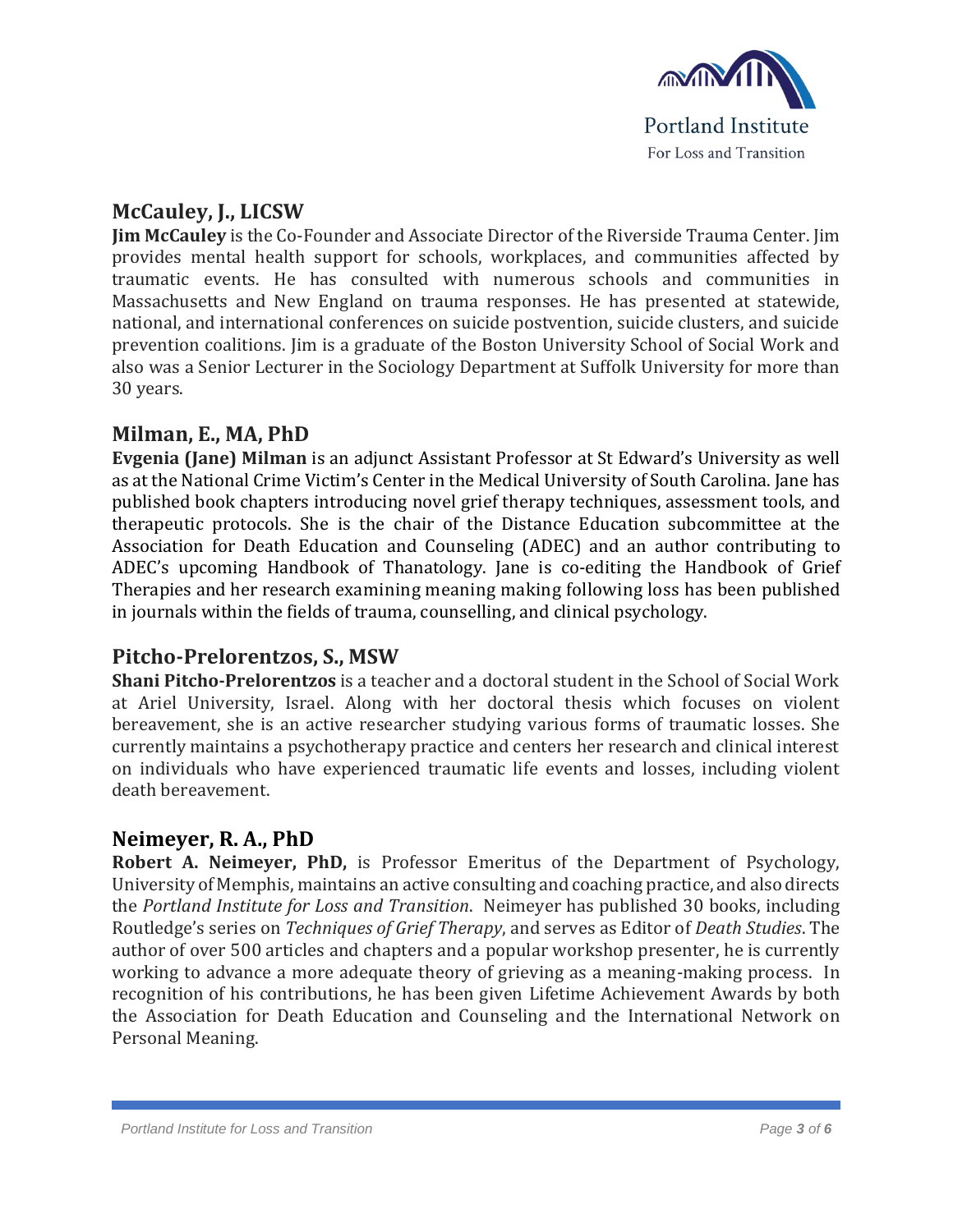

# **Ng, C., PsyD, FT, MMSAC, RegCLR**

**Carolyn Ng** maintains a private practice as a trainer, supervisor and therapist in Singapore, while also serving as Associate Director of the Portland Institute. Previously she served as Principal Counselor with the Children's Cancer Foundation in Singapore, specializing in cancer-related palliative care and bereavement counseling. She is a master clinical member and approved supervisor with the Singapore Association for Counseling (SAC) a Fellow in Thanatology with the Association of Death Education and Counseling (ADEC), and a consultant to a cancer support and bereavement ministry in Sydney, Australia. She is certified in Solution-Focused Brief Therapy and Narrative Therapy, and holds an MA in Pastoral Ministry from Trinity Theological Seminary in the USA.

### **Rubel, B., MA, BCETS, DAAETS**

**Barbara Rubel** received a BS in psychology, and a MA degree in community health, with a concentration in thanatology, from Brooklyn College. Barbara is a Board-Certified Expert in Traumatic Stress and Diplomate with American Academy of Experts in Traumatic Stress. Her publications include *But I Didn't Say Goodbye: Helping Families After a Suicide* (3rd ed.). (2020), and the nursing continuing education course book, *Loss, Grief, and Bereavement: Helping Individuals Cope* (4th ed.). She is the co-author of the Dept. of Justice, Office for Victims of Crime Training Curriculum, Compassion Fatigue, and a contributing writer to *Grief and Renewal; Fresh Grief;* and *Keys to a Good Life.* Barbara is a consultant and trainer with the Dept. of Justice, Office for Victims of Crime Training and Technical Assistance Center.

#### **Stang, H., MA, C-IAYT**

**Heather Stang** holds a master's degree in Thanatology from Hood College, and is a certified yoga therapist through the International Yoga Therapy Association. She is the author of Mindfulness & Grief, founder of the Mindfulness & Grief Institute. Heather offers onsite and online programs for bereaved people and grief professionals who want to learn how to use mindfulness and compassion to cope with grief, cultivate resilience, and prevent burnout.

#### **Strouse, S., MA, ATR-BC, LCPAT**

**Sharon Strouse** is a board-certified, licensed clinical professional art therapist and Associate Director: Portland Institute for Loss and Transition. Her art therapy practice, national presentations and trainings focus on traumatic loss with parents, who have lost a child, suicide bereavement, and military loss/ Gold Star Families. Her work is grounded in meaning reconstruction, attachment informed grief therapy, continuing bonds and restorative retelling. She authored *Artful Grief: A Diary of Healing*, (www.artfulgrief.com) twelve years after the suicide of her seventeen-year-old daughter. She is co-founder of The Kristin Rita Strouse Foundation (www.krsf.com) a non-profit that increases awareness of mental health through education and the arts.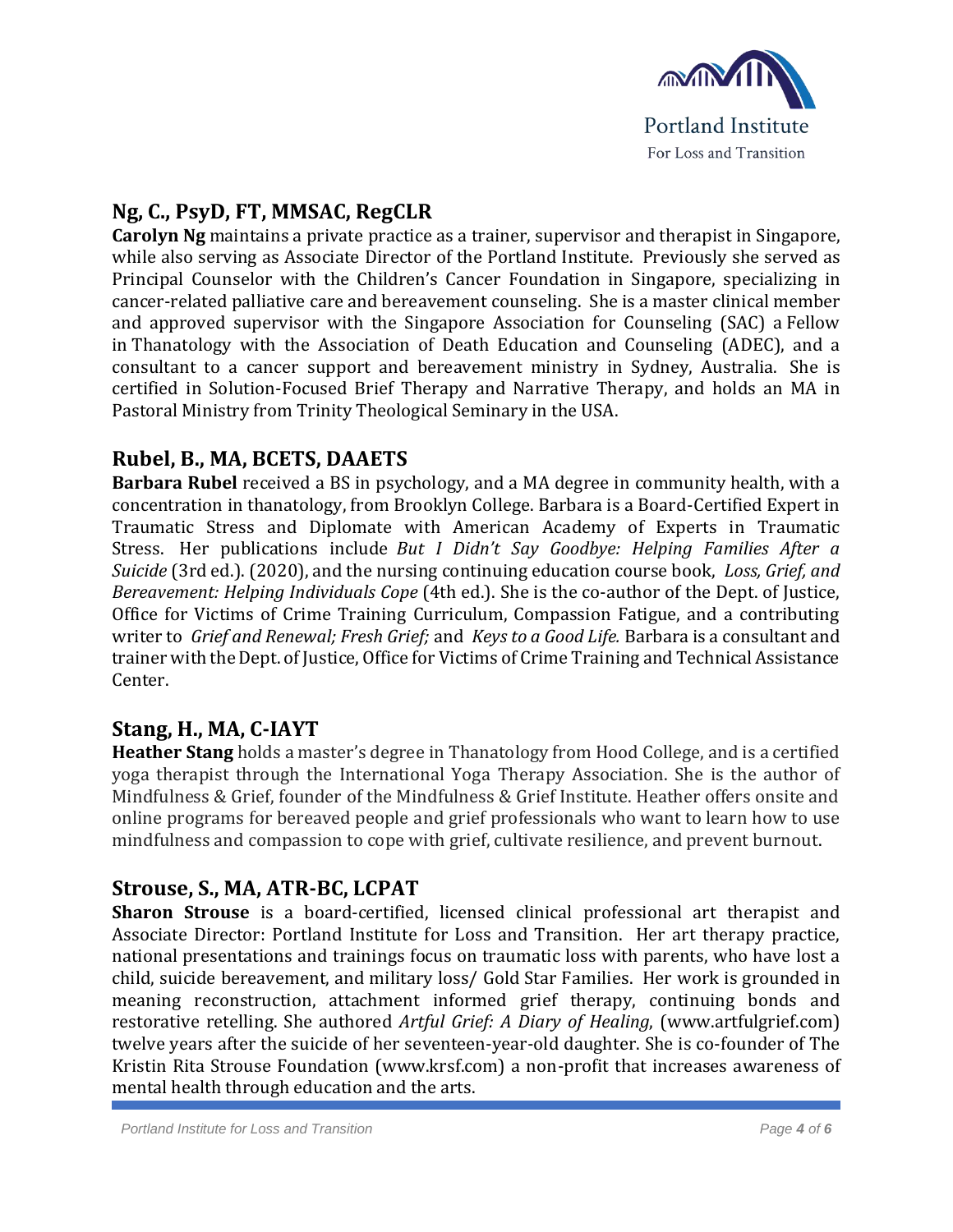

# **Thompson, B. E., OTD, LCSW**

**Barbara E. Thompson** is a Professor of Occupational Therapy, Russell Sage College in Troy, NY, where she also maintains an active psychotherapy practice. She founded the Hospice Day Program and ALS Regional Center at St. Peter's Hospice in Albany, NY and has published articles, book chapters and two books on use of contemplative practices and the creative arts in palliative, end-of-life and bereavement care. Her books include *Grief and the Expressive Arts: Practices for Creating Meaning* (2014) with Robert Neimeyer, and *Prescriptive Memories in Grief and Loss: The Art of Dreamscaping* (2019) with Nancy Gershman, both published by Routledge.

### **Vollmann, S., MPS, ATR-BC, LICSW**

**Sarah Vollmann** is a registered, board-certified art therapist and a licensed independent clinical social worker with over 20 years of clinical experience. She maintains a private practice with a focus upon grief and loss and she is a counselor for adolescents at Buckingham Browne and Nichols School in Cambridge Massachusetts. As a member of the Artful Grief team of art therapists Sarah works with Gold Star families facing suicide bereavement and traumatic loss. She has published articles and book chapters on grief and loss, and she presents both nationally and internationally on art therapy, grief, and bereavement.

#### **Whitmore, S., BSBM, CGC**

**Susan Whitmore** is the founder of griefHaven [\(www.griefHaven.org\)](http://www.griefhaven.org/), a national and international organization in Pacific Palisades, California, started in 2003 after the death of her daughter and only child, Erika Whitmore Godwin. Susan's grief work has been the subject of her many professional presentations, workshops, TV and radio appearances, and educational seminars. Susan's story and her work have been included in numerous articles and books. Today, griefHaven provides a grief support website that is used around the world, grief groups and private support, workshops, newsletters, articles, podcasts, special events, and more. Susan's work includes creating new grief support methods using the latest scientific research on the grieving brain. Susan holds a Bachelor of Science in Business Management degree and is a Certified Grief Counselor.